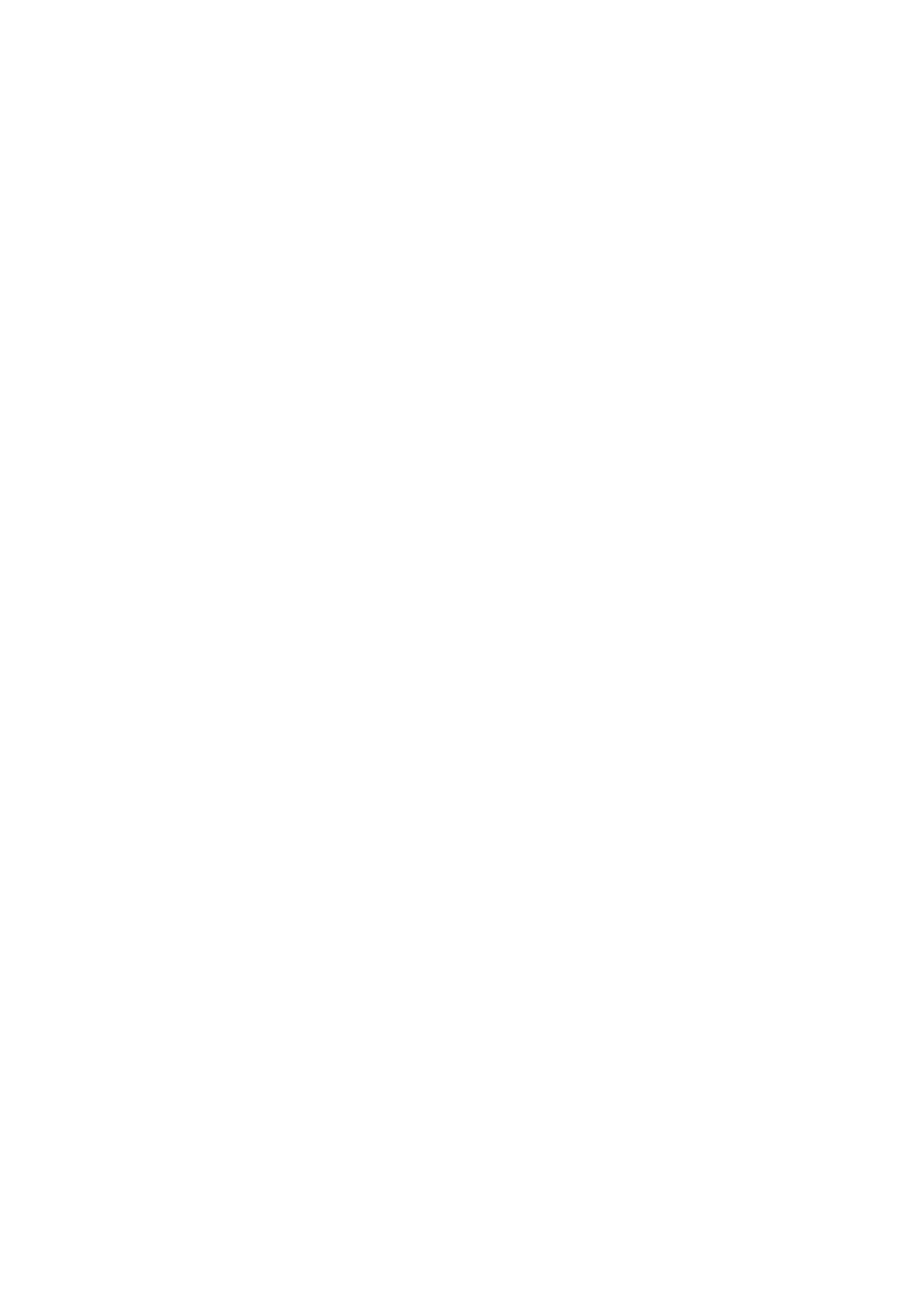# EOLES\_elecRES model description

Behrang Shirizadeh<sup>1,2\*</sup>, Quentin Perrier<sup>1</sup> and Philippe Quirion<sup>1</sup>

### 0. EOLES elecRES model

EOLES\_elecRES is a dispatch and investment model that minimizes the annualized power generation and storage costs, including the cost of connection to the grid. It includes six power generation technologies: offshore and onshore wind power, solar photovoltaics (PV), run-of-river and lake-generated hydro-electricity, and biogas combined with opencycle gas turbines. It also includes three energy storage technologies: pump-hydro storage (PHS), batteries and methanation combined with open-cycle gas turbines. These technologies are shown in Figure 1.



*Figure 1 EOLES\_elecRES model graphical representation*

The model is written in GAMS and solved using the CPLEX solver. The code and data are available on Github.3 Figure 2 provides an illustrative output of the model, i.e. the optimal dispatch for a week in winter and for a week in summer, for each hour of the week.

<sup>1</sup> CIRED-CNRS, 45 bis avenue de La Belle Gabrielle, 94736 Nogent sur Marne Cedex, France

<sup>2</sup> TOTAL, GRP, R&D department, 2 place Jean Millier, 92078 Paris la Défense Cedex, France.

<sup>\*</sup> Corresponding author: shirizadeh@centre-cired.fr, +33 (0)1 43 94 74 78

<sup>3</sup> https://github.com/BehrangShirizadeh/EOLES\_elecRES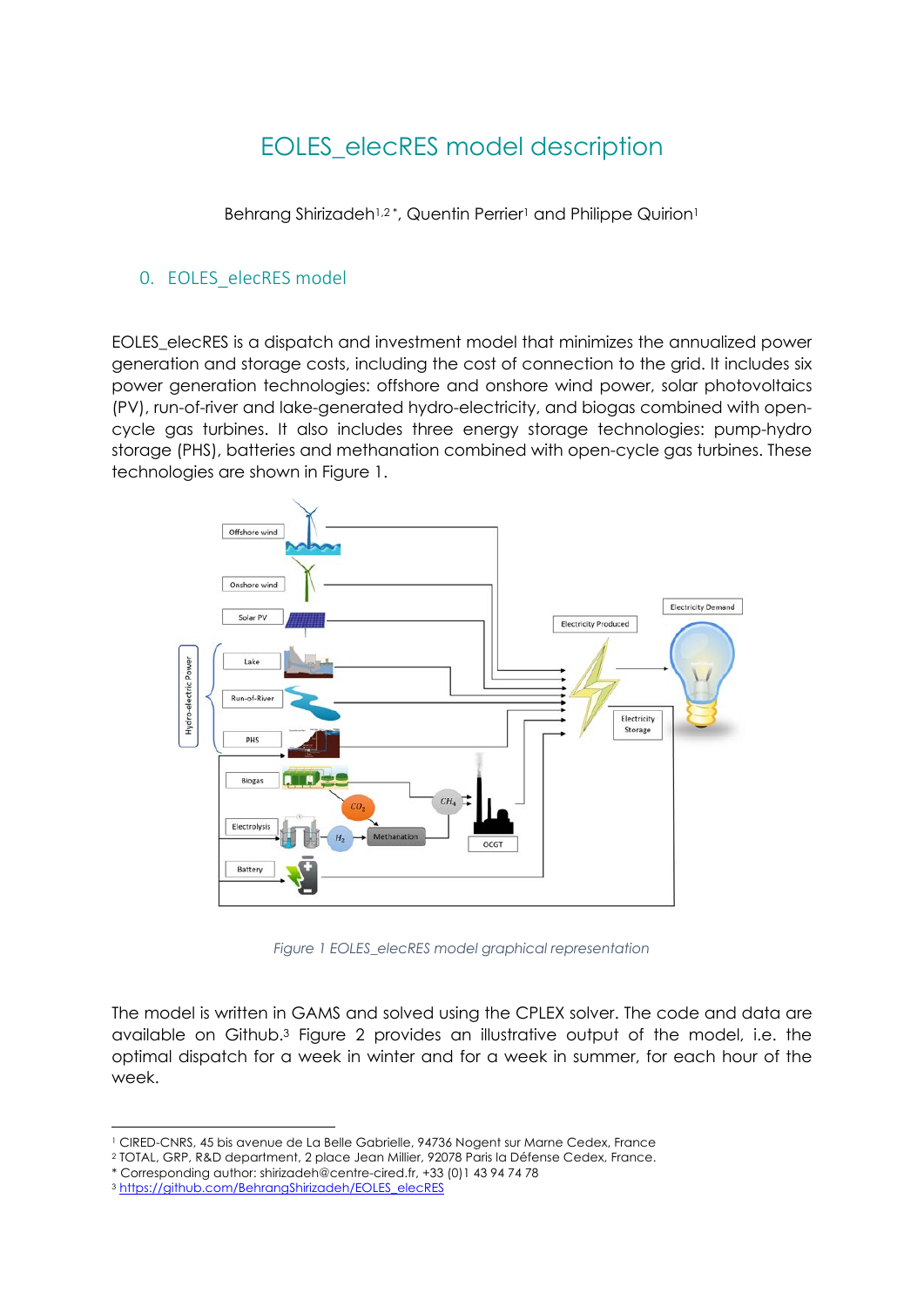The main simplification assumptions in the EOLES\_elecRES model are as follows; it considers continental France as a single node, demand is inelastic, and the optimization is based on full information about the weather and electricity demand. This model uses only linear optimization: non-linear constraints might improve accuracy, especially when studying unit commitment, however they entail significant increase in computation time. Palmintier (2014) has shown that linear programming provides an interesting trade-off, with little impact on cost,  $CO<sub>2</sub>$  emissions and investment estimations, but speeds up processing by up to 1,500 times.



*Figure 2 Hourly power generation, electricity demand, storage charge and discharge profiles for (a) the third week of January (Winter) and (b) the third week of July (Summer) 2006*

The remainder of this document presents the used input parameters and resulting variables, main equations of the model and suggested values for France for 2050. Sections 1 and 2 represent sets, parameters and variables of EOLES\_elecRES model respectively. The equations are presented in section 3, and the suggested input parameters are presented in section 4.

#### 1. Sets and parameters

Table 1 presents the sets and indices of the EOLES\_elecRES model and table 2 the parameters. Throughout the paper, every energy unit (e.g. MWh) or power unit (e.g. MW) is expressed in electricity-equivalent. For instance, some energy is stored in the form of methane, to be transformed later into electricity using open-cycle natural gas plants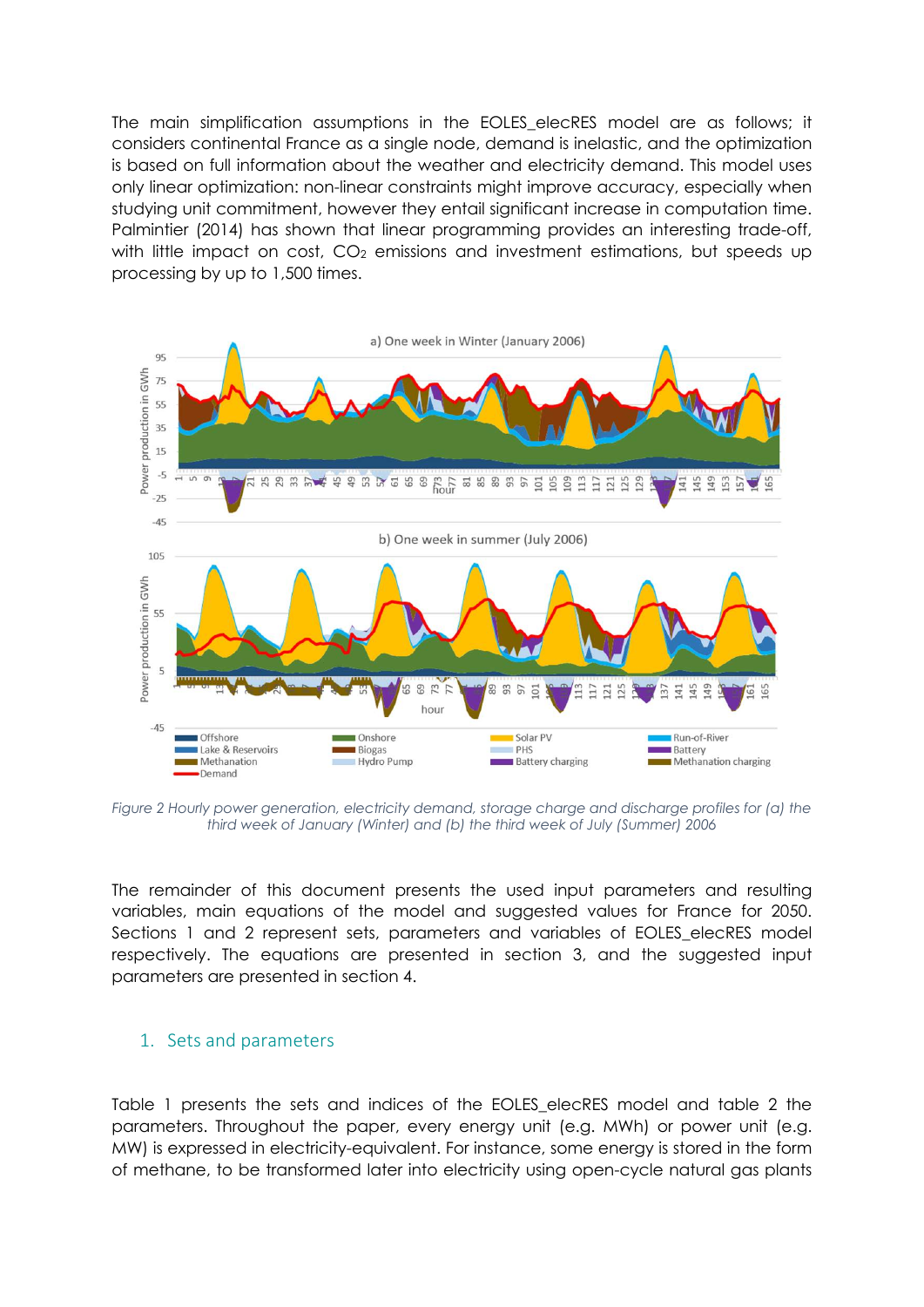with 45% efficiency. In this case, when we indicate that 45  $MWh_e$  is stored in the natural gas network, it means that 100 MWh of methane is stored, which will allow 45  $MWh_e$  of electricity to be generated.

#### *Table 1 Sets and indices of the EOLES\_elecRES model*

| Index      | Set                                   | <b>Description</b>                                                                                                                                                            |
|------------|---------------------------------------|-------------------------------------------------------------------------------------------------------------------------------------------------------------------------------|
| h          | $\in H$                               | <b>Hour:</b> the number of hours in a year, from 0 to 7659                                                                                                                    |
| m          | $\in M$                               | <b>Month:</b> the twelve months, from January to December                                                                                                                     |
| tec        | $\in$ TEC                             | <b>Technologies:</b> The set of all electricity generation and energy storage<br>technologies (offshore, onshore, PV, river, lake, biogas, gas, PHS, battery,<br>methanation) |
| gen        | $\in$ GEN $\subseteq$ TEC             | <b>Generation:</b> Electricity generation technologies (offshore, onshore, PV, river,<br>lake, biogas, gas)                                                                   |
| <i>vre</i> | $\in$ VRE $\subseteq$ TEC             | <b>VRE:</b> Variable renewable electricity generation technologies (offshore, onshore,<br>PV                                                                                  |
| str        | $\in$ STR $\subseteq$ TEC             | <b>Storage:</b> Energy storage technologies (PHS, battery, methanation)                                                                                                       |
| ncomb      | $\in$ NCOMB $\subseteq$<br><b>TEC</b> | <b>Non-combustible</b> generation technologies (offshore, onshore, PV, river, lake,<br>PHS, battery)                                                                          |
| comb       | $\in$ COMB $\subseteq$ TEC            | <b>Combustible</b> generation technologies (biogas, methanation)                                                                                                              |
| $\int r r$ | $E$ FRR $\subseteq$ TEC               | <b>Frequency restauration reserves:</b> Technologies contributing to secondary<br>reserves requirements (lake, PHS, battery, gas)                                             |

#### *Table 2 Parameters of the EOLES\_elecRES model*

| Parameter <sup>4</sup>     | Unit                        | <b>Description</b>                                                                        |  |  |  |  |  |
|----------------------------|-----------------------------|-------------------------------------------------------------------------------------------|--|--|--|--|--|
| $month_h$                  | $[\hbox{-}]$                | A parameter to show which month each hour is<br>in                                        |  |  |  |  |  |
| $cf_{vre.h}$               | $[\cdot]$                   | variable<br>production<br>profiles<br>of<br>Hourly<br>renewable energies                  |  |  |  |  |  |
| $demand_h$                 | $\lceil GW_{e} \rceil$      | Hourly electricity demand profile                                                         |  |  |  |  |  |
| $lake_m$                   | $\left[ GWh_{\rho }\right]$ | Monthly extractable energy from lakes                                                     |  |  |  |  |  |
| river <sub>h</sub>         | -1                          | Hourly run-of-river capacity factor profile                                               |  |  |  |  |  |
| $\varepsilon_{\text{pre}}$ | $[\cdot]$                   | Frequency restoration requirement because of<br>forecast errors on the production of each |  |  |  |  |  |

<sup>4</sup> The suggested values for France are available in GitHub page presented above.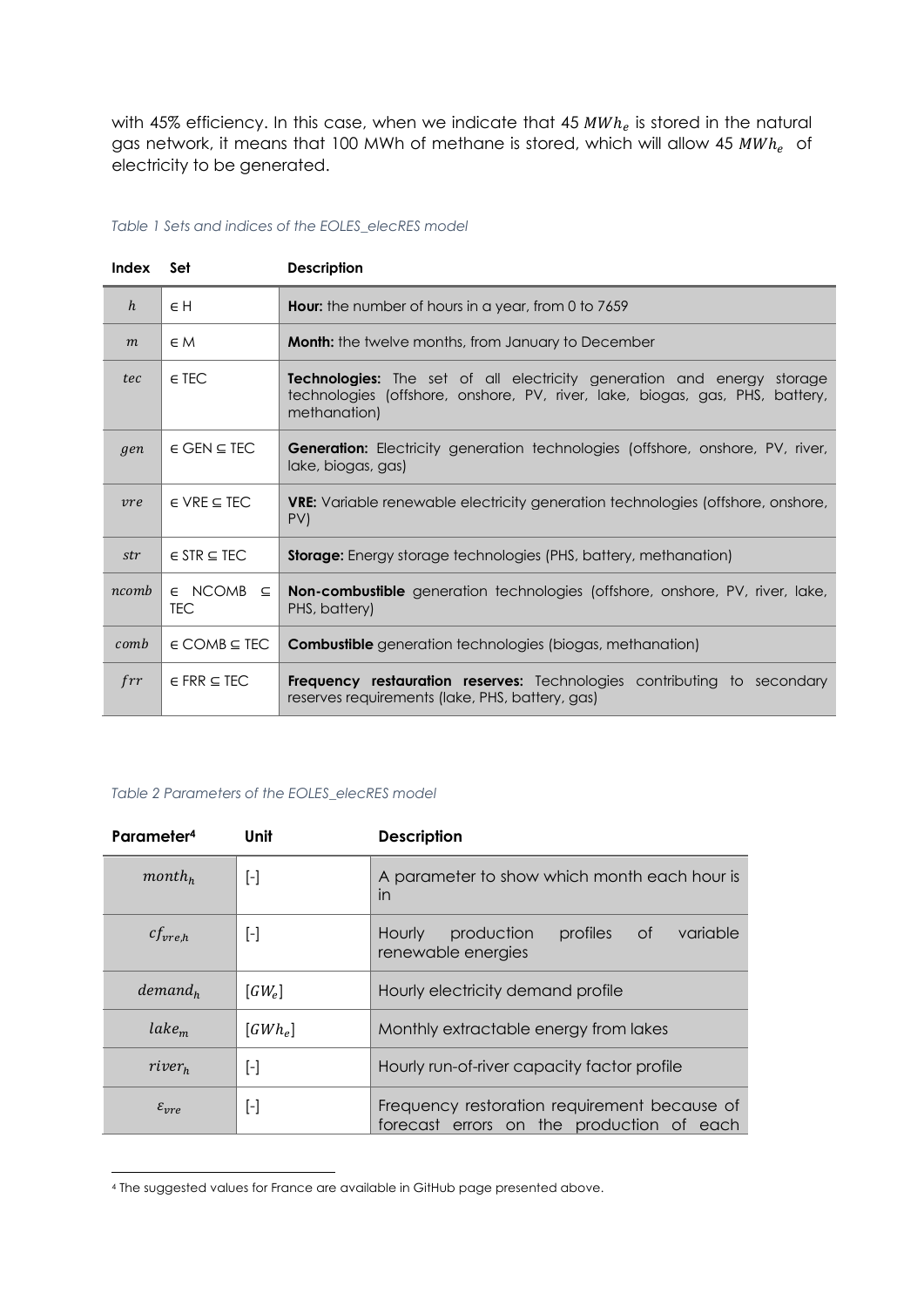|                               |                                                                                                                                                                                                                                                                                                                                                                                                                                                                                                                                                                                                                                            | variable renewable energy                                                             |  |  |  |  |  |
|-------------------------------|--------------------------------------------------------------------------------------------------------------------------------------------------------------------------------------------------------------------------------------------------------------------------------------------------------------------------------------------------------------------------------------------------------------------------------------------------------------------------------------------------------------------------------------------------------------------------------------------------------------------------------------------|---------------------------------------------------------------------------------------|--|--|--|--|--|
| $q_{tec}^{ex}$                | $\lceil GW_e \rceil$                                                                                                                                                                                                                                                                                                                                                                                                                                                                                                                                                                                                                       | Existing capacity by technology                                                       |  |  |  |  |  |
| $annuity_{tec}$               | $[M \in G W_e$ /year]                                                                                                                                                                                                                                                                                                                                                                                                                                                                                                                                                                                                                      | Annualized capital cost of each technology                                            |  |  |  |  |  |
| annuity $g_{str}^{en}$        | $[M \in GWh/year]$                                                                                                                                                                                                                                                                                                                                                                                                                                                                                                                                                                                                                         | Annualized capital cost of energy volume for<br>storage technologies                  |  |  |  |  |  |
| $capex_{str}^{ch}$            | $[M \in GW$ /year]                                                                                                                                                                                                                                                                                                                                                                                                                                                                                                                                                                                                                         | Annualized capital cost of storage technology<br>charging power                       |  |  |  |  |  |
| $f0$ &M $_{str}^{ch}$         | $[M \in GW$ /year]                                                                                                                                                                                                                                                                                                                                                                                                                                                                                                                                                                                                                         | Fixed<br>operation and maintenance<br>cost<br>0t<br>storage technology charging power |  |  |  |  |  |
| $f0\&M_{tec}$                 | $[M \in G W_e$ /year]                                                                                                                                                                                                                                                                                                                                                                                                                                                                                                                                                                                                                      | Annualized fixed operation and maintenance<br>cost                                    |  |  |  |  |  |
| $v0$ & $M_{tec}$              | $[M \in / GWh_e]$                                                                                                                                                                                                                                                                                                                                                                                                                                                                                                                                                                                                                          | Variable operation and maintenance cost of<br>each technology                         |  |  |  |  |  |
| $\eta_{str}^{in}$             | $\left[\begin{array}{c}\n\end{array}\right]$                                                                                                                                                                                                                                                                                                                                                                                                                                                                                                                                                                                               | Charging efficiency of storage technologies                                           |  |  |  |  |  |
| $\eta_{str}^{out}$            | $\left[\begin{array}{c} - \end{array}\right]$                                                                                                                                                                                                                                                                                                                                                                                                                                                                                                                                                                                              | Discharging efficiency of storage technologies                                        |  |  |  |  |  |
| $q^{pump}$                    | $[GW_e]$                                                                                                                                                                                                                                                                                                                                                                                                                                                                                                                                                                                                                                   | Pumping capacity for Pumped hydro storage                                             |  |  |  |  |  |
| $e_{PHS}^{max}$               | $[GWh_e]$                                                                                                                                                                                                                                                                                                                                                                                                                                                                                                                                                                                                                                  | Maximum energy volume that can be stored in<br><b>PHS</b> reservoirs                  |  |  |  |  |  |
| $e_{biogas}^{max}$            | $[TWh_e]$                                                                                                                                                                                                                                                                                                                                                                                                                                                                                                                                                                                                                                  | Maximum yearly energy that can be generated<br>from biogas                            |  |  |  |  |  |
| $\delta_{uncertainty}^{load}$ | $\left[\begin{array}{c}\n\end{array}\right]$                                                                                                                                                                                                                                                                                                                                                                                                                                                                                                                                                                                               | coefficient for hourly electricity<br>Uncertainty<br>demand                           |  |  |  |  |  |
| $\delta_{variation}^{load}$   | $\left[ -\right] % \includegraphics[width=0.9\textwidth]{images/TrDiS/NR_WI_1.png} % \caption{The first two different values of $1$ and $1\leq i \leq n$ (left) and the second two different values of $1$ (right) and $1\leq i \leq n$ (right) and the second two different values of $1$ (right) and $1\leq i \leq n$ (right) and the second two different values of $1$ (right) and $1\leq i \leq n$ (right) and the third two different values of $1$ (right) and $1\leq i \leq n$ (right) and the third two different values of $1$ (right) and $1\leq i \leq n$ (right) and the third two different values of $1$ (right) and $1\le$ | Load variation factor                                                                 |  |  |  |  |  |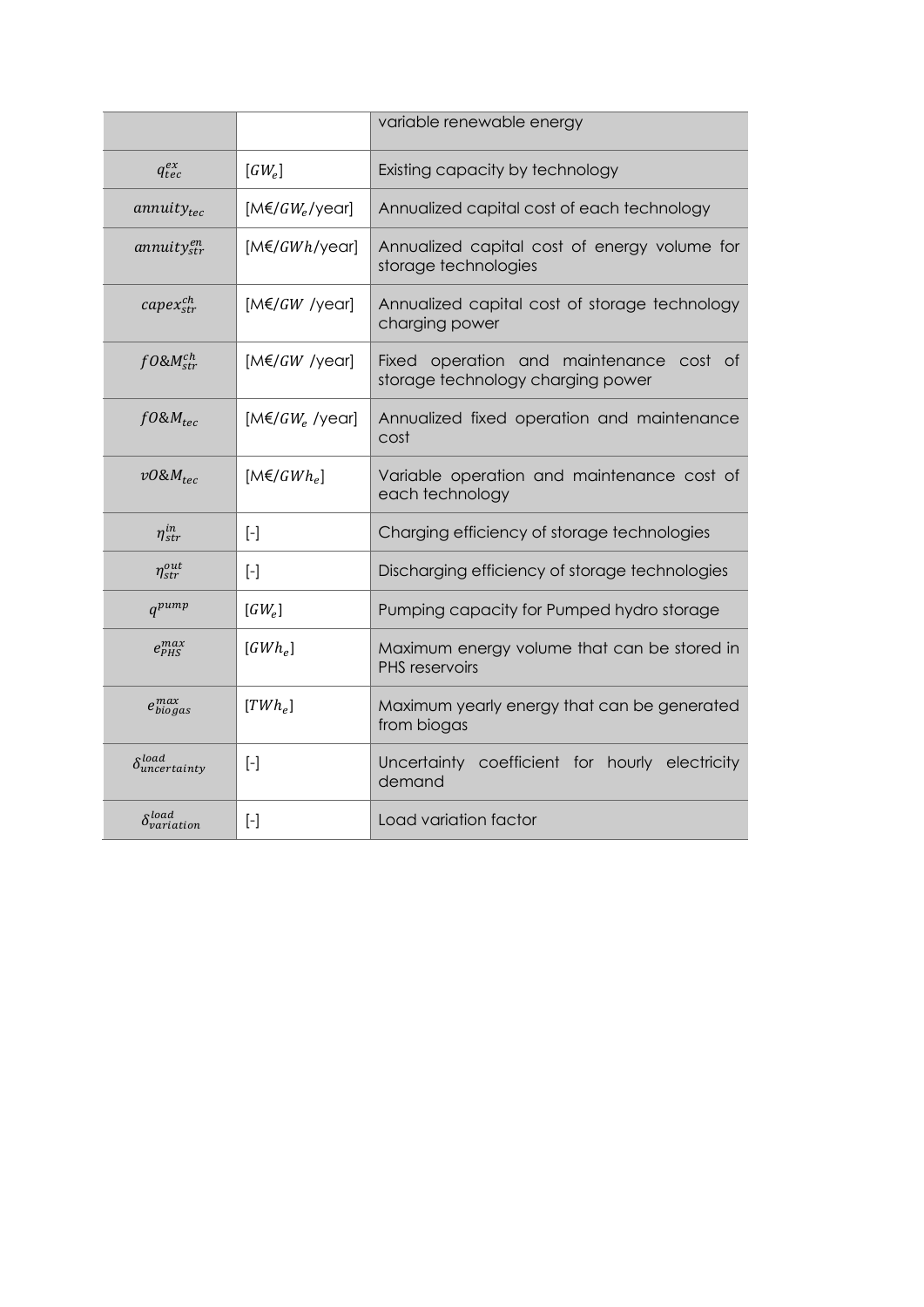### 2. Variables

The variables resulting from the optimization are presented in table 3.

#### *Table 3 Variables of EOLES\_elecRES model*

| Variable          | Unit           | <b>Description</b>                                                                                                                            |
|-------------------|----------------|-----------------------------------------------------------------------------------------------------------------------------------------------|
| $G_{tec,h}$       |                | GWh <sub>e</sub> Hourly electricity generation by technology                                                                                  |
| $Q_{tec}$         | $GW_{\rho}$    | Installed capacity by technology                                                                                                              |
| $STORAGE_{str.h}$ | $GWh_{\alpha}$ | Hourly electricity entering each storage technology (inflow)                                                                                  |
| $STORED_{str.h}$  |                | GWh <sub>e</sub> Hourly energy stored in each technology (stock)                                                                              |
| $S_{str}$         | $GW_{\circ}$   | Installed charging capacity by storage technology                                                                                             |
| $VOLUME_{str}$    |                | GWh <sub>e</sub> Energy capacity by storage technology                                                                                        |
| $RSV_{frr,h}$     | $GW_e$         | Hourly upward frequency restoration requirement to manage the<br>variability of renewable energies and demand uncertainties                   |
| COST              | b€             | Total power system cost annualized (minus the fixed cost of already<br>installed capacities). This is the objective function to be minimized. |

#### 3. Equations

#### 3.1. Objective function

In EOLES, dispatch and investment are determined simultaneously by linear optimization. CAPEX (capital expenditure) and OPEX (operational expenditure) are optimized simultaneously.

The objective function, shown in Equation (1), is the sum of all costs over the chosen period, including fixed investment costs, fixed O&M costs (which are both annualized) and variable costs. For some storage options, in addition to the CAPEX related to charging capacity per  $kW_e$ , another type of CAPEX is introduced: a capex related to energy capacity, per  $kWh_e$ .

$$
COST = (\sum_{tec} [Q_{tec} - q_{tec}^{ex}) \times annuity_{tec}] + \sum_{str} (VOLUME_{str} \times annuity_{str}^{en}) + \sum_{tec} (Q_{tec} \times f0 \& M_{tec}) + \sum_{str} (S_{str} \times (cape_{str} + f0 \& M_{str}^{ch})) \sum_{tec} \sum_{h} (G_{tec,h} \times v0 \& M_{tec})) / 1000
$$
 (1)

where  $Q_{tec}$  represents the installed capacities of production,  $VOLUME_{str}$  is the volume of energy storage in *GWh*,  $S_{str}$  is the capacity of storage in *GW*, annuity is the annualized investment cost,  $f0$ &M and  $v0$ &M respectively represents fixed and variable operation and maintenance costs and  $G_{tec,h}$  is the hourly generation of each technology.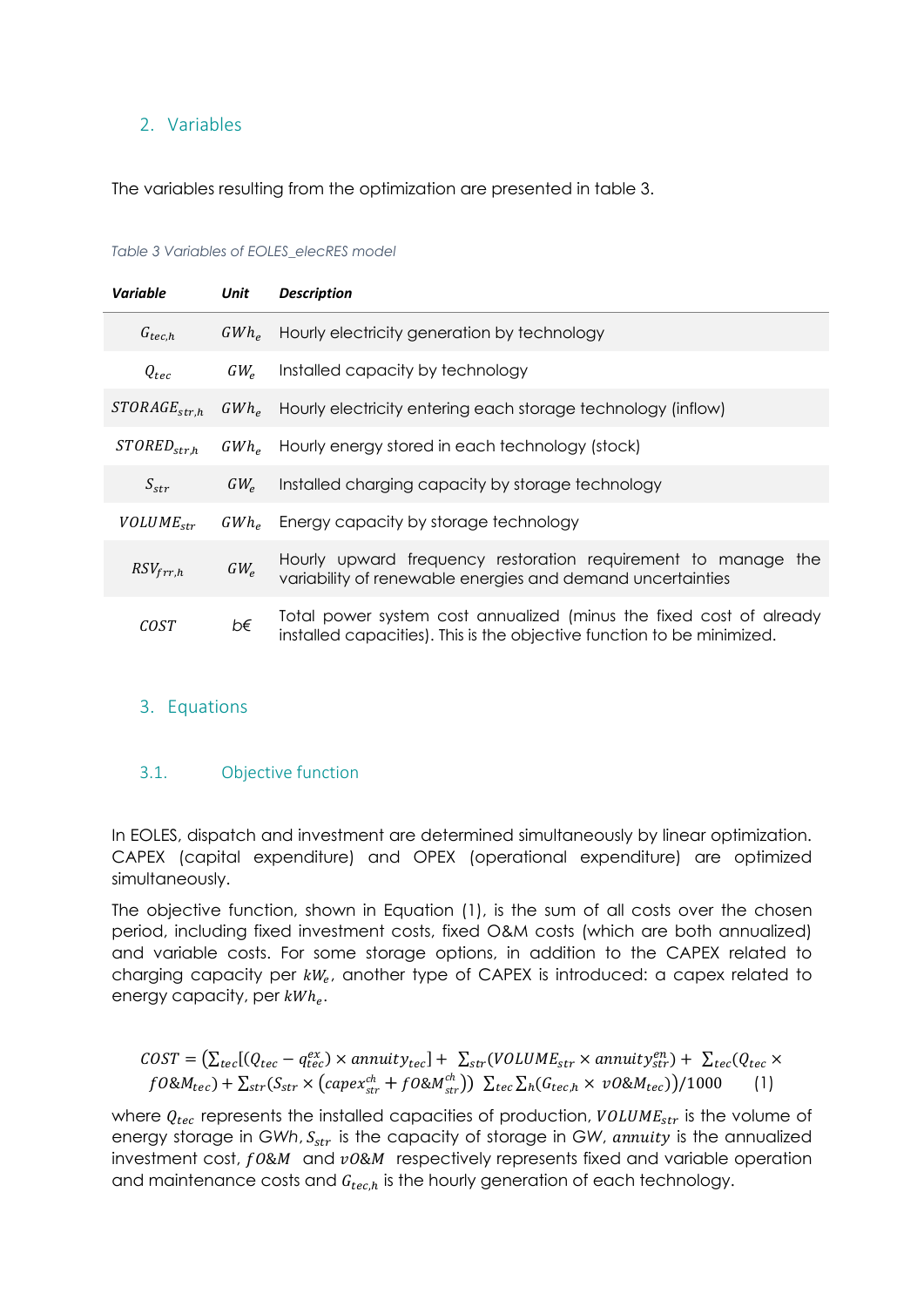### 3.2. Adequacy equation

Electricity demand must be met for each hour. If power production exceeds electricity demand, the excess electricity can be either sent to storage units or curtailed (equation 2).

$$
\sum_{tec} G_{tec,h} \geq demand_h + \sum_{str} STORAGE_{str,h}
$$
 (2)

Where  $G_{tec,h}$  is the power produced by technology *tec* at hour *h* and *STORAGE<sub>str, h</sub>* is the energy entering the storage technology *str* at hour *h.* 

# 3.3. Renewable power production

For each variable renewable energy (VRE) technology, the hourly power production is given by the hourly capacity factor profile multiplied by the installed capacity available for each hour (equation 3).

$$
G_{vre,h} = Q_{vre} \times cf_{vre,h} (3)
$$

Where  $G_{vre,h}$  is the electricity produced by each VRE resource at hour *h*,  $Q_{vre}$  is the installed capacity and  $cf_{vre.h}$  is the hourly capacity factor.

# 3.4. Energy storage

Energy stored by storage option *str* at hour *h+1* is equal to the energy stored at hour *h* plus the difference between the energy entering and leaving the storage option at hour *h*, accounting for charging and discharging efficiencies (equation 4):

$$
STORED_{str,h+1} = STORED_{str,h} + (STORAGE_{str,h} \times \eta_{str}^{in}) - \left(\frac{G_{str,h}}{\eta_{str}^{out}}\right) \tag{4}
$$

Where STORED<sub>str,h</sub> is the energy in storage option str at hour *h*, while  $\eta_{str}^{in}$  and  $\eta_{str}^{out}$  are the charging and discharging efficiencies.

#### 3.5. Secondary reserve requirements

Three types of operating reserves are defined by ENTSO-E (2013), according to their activation speed. The fastest reserves are Frequency Containment Reserves (FCRs), which must be able to be on-line within 30 seconds. The second group is made up of Frequency Restoration Reserves (FRRs), in turn divided into two categories: a fast automatic component (aFRRs), also called 'secondary reserves', with an activation time of no more than 7.5 min; and a slow manual component (mFRRs), or 'tertiary reserves', with an activation time of no more than 15 min. Finally, reserves with a startup-time beyond 15 minutes are classified as Replacement Reserves (RRs).

Each category meets specific system needs. The fast FCRs are useful in the event of a sudden break, like a line fall, to avoid system collapse. FRRs are useful for variations over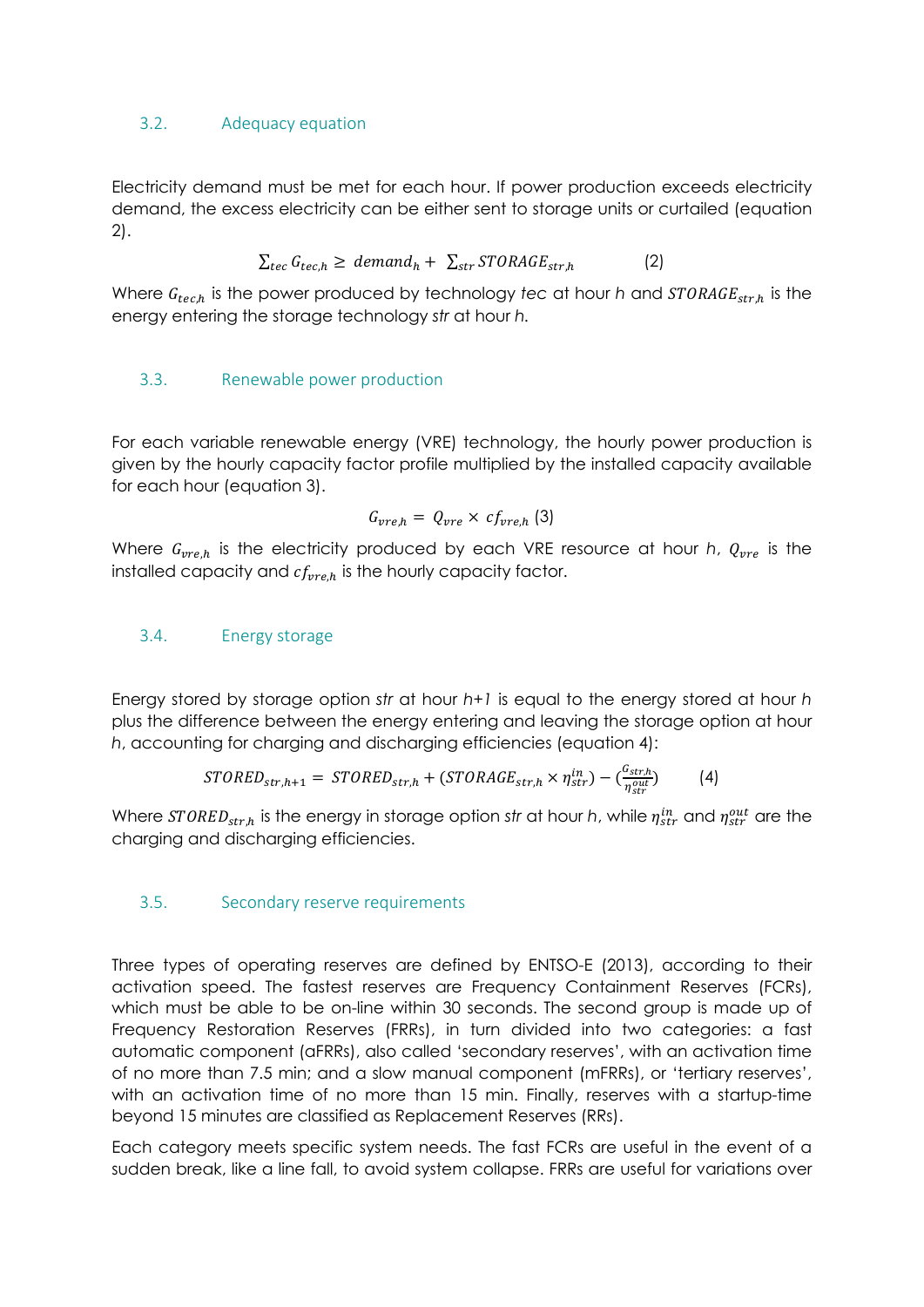several minutes, such as a decrease in wind or PV output. Finally, the slow RRs act as a back-up, slowly replacing FCRs or FRRs when the system imbalance lasts more than 15 minutes.

In the model we only consider FRRs, since they are the most impacted by VRE integration. FRRs can be defined either upwards or downwards, but since the electricity output of VREs can be curtailed, we consider only upward reserves.

The quantity of FRRs required to meet ENTSO-E's guidelines is given by equation (5). These FRR requirements vary with the variation observed in the production of renewable energies. They also depend on the observed variability in demand and on forecast errors:

$$
\sum_{frr} RSV_{frr,h} = \sum_{vre} (\varepsilon_{vre} \times Q_{vre}) + demand_h \times (1 + \delta_{variation}^{load}) \times \delta_{uncertainty}^{load}
$$
 (5)

Where  $RSV_{frr,h}$  is the required hourly reserve capacity from each of the reserve-providing technologies (dispatchable technologies) indicated by the subscript *frr;*  $\varepsilon_{vre}$  is the additional FRR requirement for VRE because of forecast errors,  $\delta_{variation}^{load}$  is the load variation factor and  $\delta_{uncertainty}^{load}$  is the uncertainty factor in the load because of hourly demand forecast errors. The method for calculating these various coefficients according to ENSTO-E guidelines is detailed by Van Stiphout et al. (2017).

#### 3.6. Power production constraints

The relationship between hourly-generated electricity and installed capacity can be calculated using equation (6). Since the chosen time slice for the optimization is one hour, the capacity enters the equation directly instead of being multiplied by the time slice value.

$$
G_{tec,h} \leq Q_{tec} \qquad (6)
$$

The installed capacity of all the dispatchable technologies should be more than the electricity generation required of those technologies to meet demand; it should also satisfy the secondary reserve requirements Installed capacity for dispatchable technologies can therefore be expressed by equation (7).

$$
Q_{frr} \geq G_{frr,h} + RSV_{frr,h} \tag{7}
$$

Monthly available energy for the hydroelectricity generated by lakes and reservoirs is defined using monthly lake inflows (equation 8). This means that energy stored can be used within the month but not across months. This is a parsimonious way of representing the non-energy operating constraints faced by dam operators, as in Perrier (2018).

$$
lake_m \geq \sum_{for \, h \in m} G_{lake,h} \tag{8}
$$

Where  $G_{\text{take},h}$  is the hourly power production by lakes and reservoir, and lake<sub>m</sub> is the maximum electricity that can be produced from this energy resource during one month.

Run-of-river power plants represent another source of hydro-electricity power. River flow is also strongly dependent on meteorological conditions and it can be considered as a variable renewable energy resource. Hourly capacity factor profile of this energy source  $(river_h)$  should be used to produce hourly power production from this technology, presented in equation (9);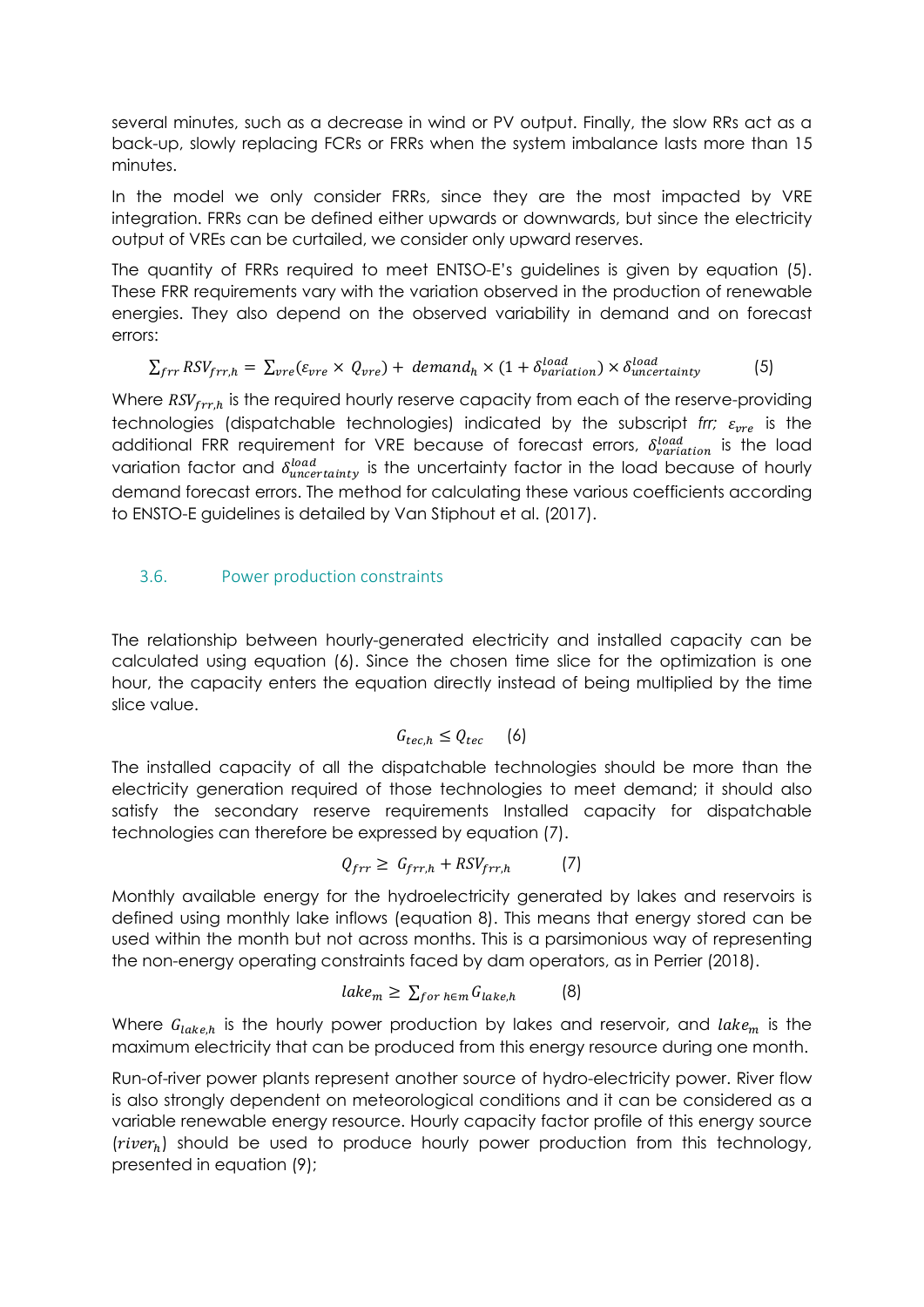$$
G_{river,h} = Q_{river} \times river_h \qquad (9)
$$

As shown in Figure 1, two renewable gas technologies are considered; biogas and methanation. Both of them produce renewable methane, which can be used in gas power plants. In the model, the latter is considered to be an open cycle gas turbine (OCGT) due to its high operational flexibility and equation (10) shows the relationship of the power production from these two methane resources;

$$
G_{gas,h} = \sum_{comb} G_{comb,h} (10)
$$

Where  $G_{comb,h}$  is the power production from each renewable gas resource, and  $G_{gas,h}$  is the power production from the OCGT power plant which uses these two resources as fuel.

#### 3.7. Resource related constraints

The energy that can be produced by biogas is limited, since the main resources of this energy are methanization (anaerobic digestion) and pyro-gasification of solid biomass. Both processes are limited by several constraints which is presented in equation 11.

$$
\sum_{h=0}^{8759} G_{biogas,h} \le e_{biogas}^{max} \tag{11}
$$

Where  $e_{biogas}^{max}$  accounts for maximal annual biogas that can be used for electricity production, and  $G_{biogas,h}$  is the hourly electricity that can be produced from biogas.

The maximum installed capacity of each technology depends on land-use-related constraints, social acceptance, the maximum available natural resources and other technical constraints; therefore, a technological constraint on maximum installed capacity is defined in equation (12) where  $q_{tec}^{max}$  is this capacity limit:

$$
Q_{tec} \leq \, q_{tec}^{max} \quad \, (12)
$$

#### 3.8. Storage related constraints

To prevent optimization leading to a very high amount of stored energy in the first hour ( $STORED<sub>str,0</sub>$ ) represented and a low one in the last hour ( $STORED<sub>str,8759</sub>$ ), we add a constraint to ensure the replacement of the consumed stored electricity in every storage option (equation 13):

$$
STORED_{str,0} = STORED_{str,8759} + (STORAGE_{str,8759} \times \eta_{str}^{in}) - (\frac{G_{str,8759}}{\eta_{str}^{out}}) (13)
$$

While equations (4) and (13) define the storage mechanism and constraint in terms of power, we also limit the available volume of energy that can be stored by each storage option ( $VOLUME_{str}$ ) in equation 14:

$$
STORED_{str,h} \leq VOLUME_{str} \tag{14}
$$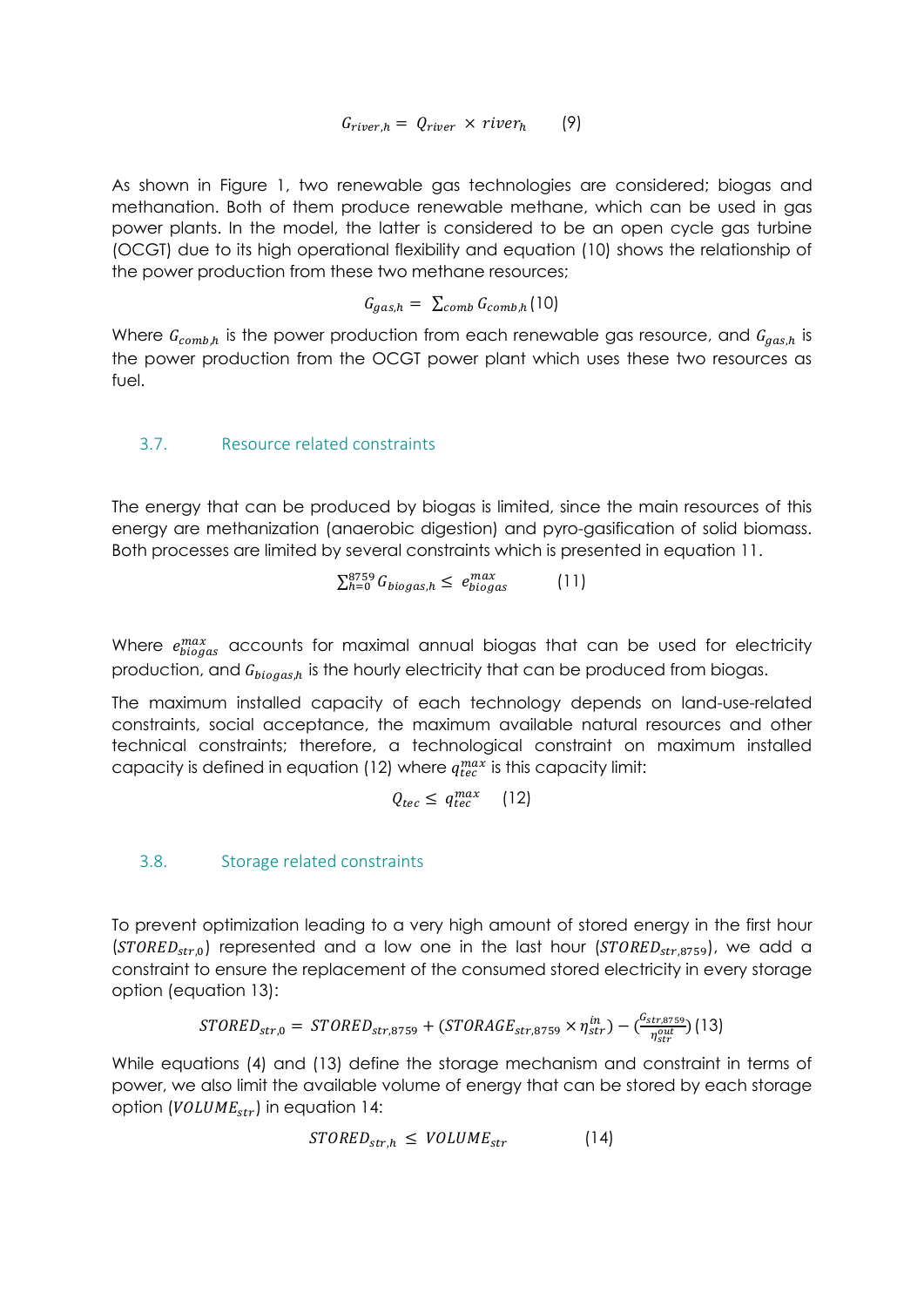Equation (15) limits the energy entry to the storage units to the charging capacity of each storage unit  $(S_{str})$ , which means that the charging capacity cannot exceed the discharging capacity  $(Q_{str})$ .

$$
STORED_{str,h} \leq S_{str} \leq Q_{str} \qquad (15)
$$

# 4. Suggested input parameters

In this section we present the used input data in Shirizadeh et al. (2019), which considers France as a single node for the year 2050. All the input parameters and data series can be found on Github5.

# 4.1. VRE profiles

Variable renewable energies' (offshore and onshore wind and solar PV) hourly capacity factors have been prepared using the renewables.ninja website<sup>6</sup>, which provides the hourly capacity factor profiles of solar and wind power from 2000 to 2017 at the geographical scale of French counties (*départements*), following the methods elaborated by Pfenninger and Staffell (2016) and Staffell and Pfenninger (2016). These renewables.ninja factors reconstructed from weather data provide a good approximation of observed data: Moraes et al. (2018) finds a correlation of 0.98 for wind and 0.97 for solar power with the in-situ observations provided by the French transmission system operator (RTE).

To prepare hourly capacity factor profiles for offshore wind power, we first identified all the existing offshore projects around France using the "4C offshore" website7, and using their locations, we extracted the hourly capacity factor profiles of both floating and grounded offshore wind farms. The Siemens SWT 4.0 130 has been chosen as the offshore wind turbine technology because of recent increase in the market share of this model and its high performance. The hub height of this turbine is set to 120 meters. The input data for each weather year from 2000 to 2018 can be found on GitHub.

# 4.2. Hourly electricity demand profiles

Hourly electricity demand is ADEME (2015)'s central demand scenario for 2050. This demand profile falls in the middle of the four proposed demand scenarios for 2050 in France by Arditi et al. (2013) during the national debates on the French energy transition (DNTE). It amounts to 422  $\text{TWh}_e/\text{year}$ , 12% less than the average power consumption in the last 10 years. We include this demand profile rather than the one observed in recent years because by 2050, electricity demand will have been impacted by climate change, progress in energy efficiency and new uses of electricity.

<sup>5</sup> https://github.com/BehrangShirizadeh/EOLES\_elecRES/tree/master/inputs

<sup>6</sup> https://www.renewables.ninja/

<sup>7</sup> https://www.4coffshore.com/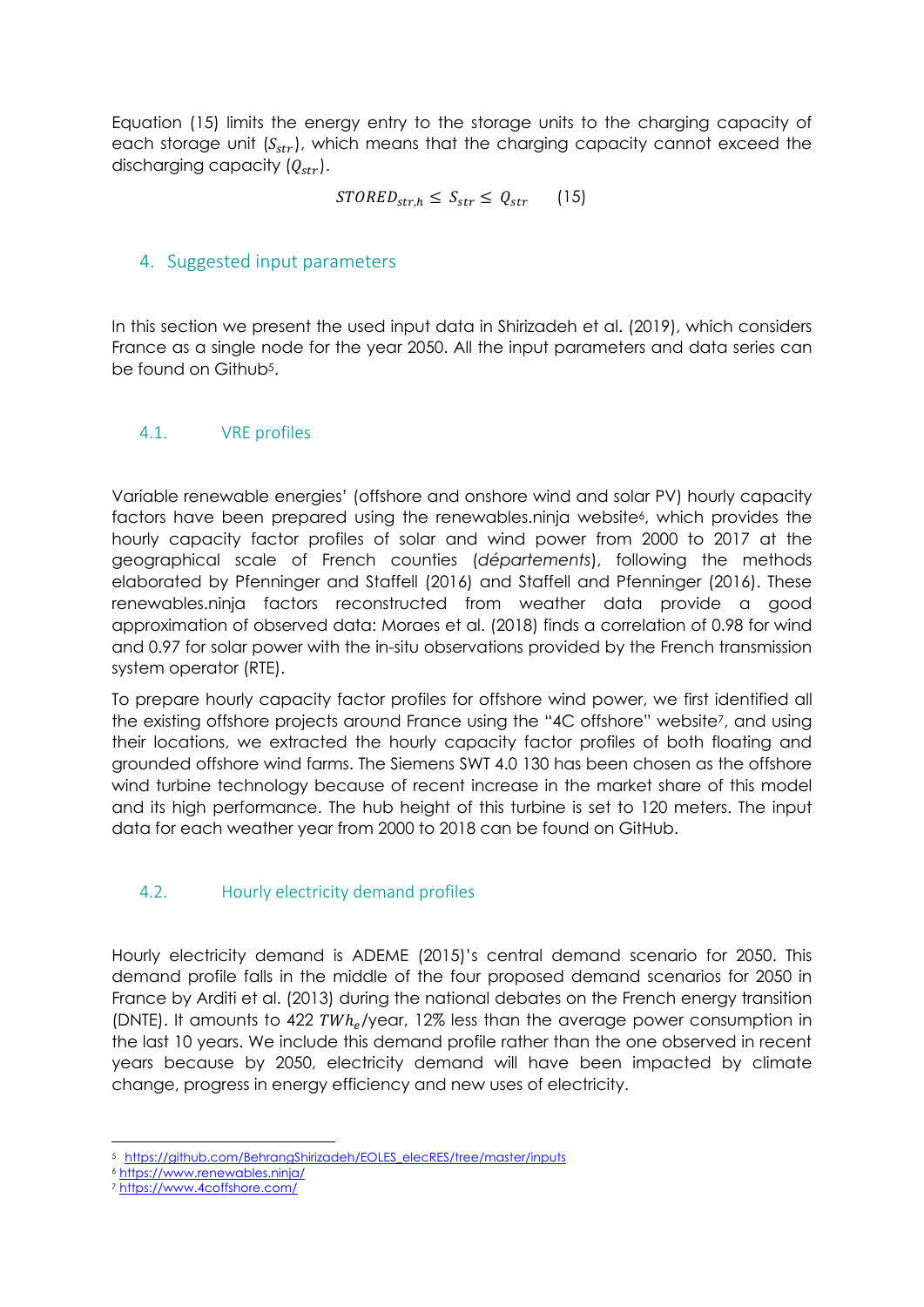#### 4.3. Economic parameters

The economic parameters for generation technologies are taken from JRC (2014, 2017) and summarized in Table 4. It is worth mentioning that the grid upgrading cost of €24.6/kW for new renewable power plants mandated by the transport system operator RTE and by the distribution system operator ENEDIS (RTE, 2018) has been added to the capital expenditure values of each VRE technology. The annuities (annualized CAPEX) are the results of these calculations.

| <b>Technology</b>                         | <b>CAPEX</b><br>(€/kWe) | <b>Lifetime</b><br>(years) | <b>Annuity</b><br>$(\epsilon/kW_e$ /year) | <b>Fixed O&amp;M</b><br>$(E/KW_e$ /year) | Variable<br>O&M<br>$(\epsilon/MWh_e)$ | Source               |
|-------------------------------------------|-------------------------|----------------------------|-------------------------------------------|------------------------------------------|---------------------------------------|----------------------|
| Offshore wind<br>farm*                    | 2330                    | 30                         | 144.3677                                  | 47.0318                                  | $\overline{0}$                        | <b>JRC</b><br>(2017) |
| Onshore wind<br>$form*$                   | 1130                    | 25                         | 77.6621                                   | 34.5477                                  | $\mathbf 0$                           | <b>JRC</b><br>(2017) |
| Solar PV*                                 | 425                     | 25                         | 30.0052                                   | 9.2262                                   | $\overline{0}$                        | <b>JRC</b><br>(2017) |
| Hydroelectricity<br>lake and<br>reservoir | 2275                    | 60                         | 110.2334                                  | 11.375                                   | $\mathbf 0$                           | <b>JRC</b><br>(2017) |
| Hydroelectricity<br>run-of-river          | 2970                    | 60                         | 143.9091                                  | 14.85                                    | $\overline{0}$                        | <b>JRC</b><br>(2017) |
| Biogas<br>(Anaerobic<br>digestion)        | 2510                    | 25                         | 135.5066                                  | 83.9                                     | 3.1                                   | <b>JRC</b><br>(2017) |
| <b>OCGT</b>                               | 550                     | 30                         | 33.7653                                   | 16.5                                     | $()^{**}$                             | <b>JRC</b><br>(2014) |

#### *Table 4 Economic parameters of power production technologies*

\*For offshore wind power on monopiles at 30km to 60km from the shore, for onshore wind power, turbines with medium specific capacity (0.3kW/m2) and medium hub height (100m) and for solar power, an average of the costs of utility scale, commercial scale and residential scale systems without tracking are taken into account. In this cost allocation, we consider solar power as a simple average of ground-mounted, rooftop residential and rooftop commercial technologies. For lake and reservoir hydro we take the mean value of low-cost and high-cost power plants.

\*\*Equal to fuel price; here the biogas and biomethane price which are endogenous.

For the storage technologies, the "Commercialization of Energy Storage in Europe" report prepared by FCH-JU (2015) and a recent article by Schmidt et al. (2019) about long-term cost projections of storage technologies have been used respectively for pumped hydro storage and Li-Ion battery storage options. "The potential of Power-to-Gas" study by ENEA consulting (2016) has been used for methanation storage. Using these three studies the 2050 cost projection of storage technologies are presented in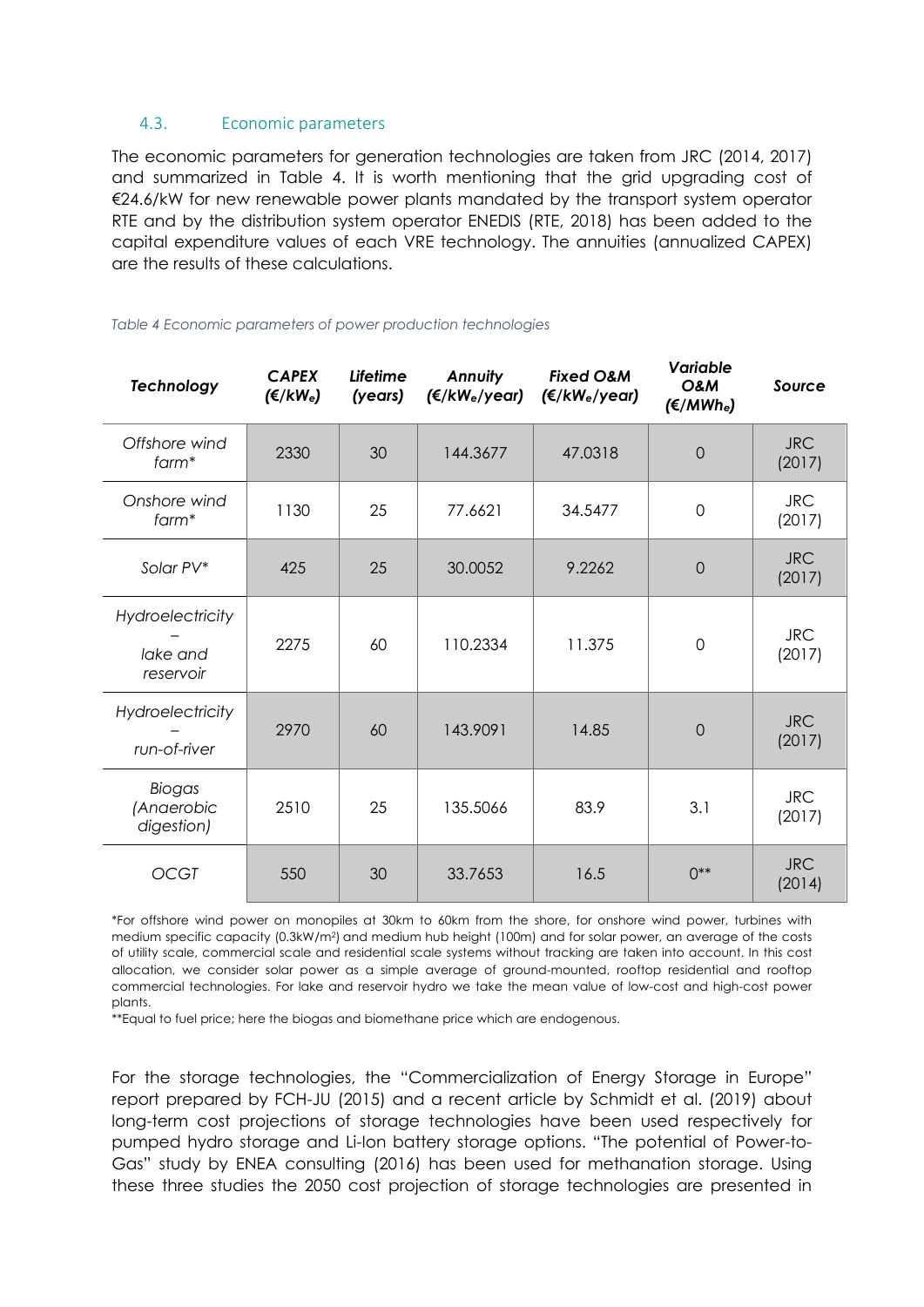Table 5. The cost of methanation is made up of the cost of electrolysis units and the Sabatier reaction8.

| Technology                               | Overnigh<br>t costs<br>$(\epsilon/kW_e)$ | <b>CAPE</b><br>X<br>(€/kW<br>h <sub>e</sub> | Lifetim<br>e<br>(years) | Annuity<br>(€/kW <sub>e</sub> /yea<br>r) | <b>Fixed</b><br>O&M<br>(€/kW <sub>e</sub> /yea<br>r) | Variable<br>O&M<br>(€/MWh <sub>e</sub> | Storage<br>annuity<br>(€/kWh <sub>e</sub> /ye<br>ar) | <b>Efficien</b><br>cy<br>$($ input $/$<br>output) | Source                |
|------------------------------------------|------------------------------------------|---------------------------------------------|-------------------------|------------------------------------------|------------------------------------------------------|----------------------------------------|------------------------------------------------------|---------------------------------------------------|-----------------------|
| Pumped<br>hydro<br>storage<br>(PHS)      | 500                                      | 5                                           | 55                      | 25,8050                                  | 7.5                                                  | $\mathbf{0}$                           | 0.2469                                               | 95%/90<br>%                                       | FCH-<br>JU<br>(2015)  |
| <b>Battery</b><br>storage<br>$(Li$ -lon) | 140                                      | 100                                         | 12.5                    | 15.2225                                  | 1.96                                                 | $\mathbf 0$                            | 10.6340                                              | 90%/95<br>$% \mathcal{N}$                         | Schmi<br>dt<br>(2019) |
| Methanatio<br>n                          | 1150                                     | 0                                           | $20/25*$                | 87.9481                                  | 59.25                                                | 5.44                                   | $\mathbf 0$                                          | 59%/45<br>%                                       | <b>ENEA</b><br>(2016) |

*Table 5 Economic parameters of storage technologies*

\*The lifetime of electrolysis units is 20 years, while the lifetime of methanation units is 25 years.

The carbon dioxide required for methanation is assumed to come from capturing and transporting the excess carbon dioxide resulting from the methanization process (to produce biogas). About 30% of the product of bio-methane production from methanization by anaerobic digestion is gas phase carbon dioxide (Ericsson, 2017). According to ZEP (2011), the cost of transporting carbon dioxide along a 200km onshore pipeline is €4/ $tCO<sub>2</sub>$ .

Considering a 100km long onshore pipeline (considering maximum 100km of distance between the methanation units and the biogas production units), the  $CO<sub>2</sub>$  transport cost for the methanation storage is €1/MWh (See appendix 5), to be added to the gas storage cost which is €2/MWh (according to the French energy regulation commission (CRE, 2018), the variable cost of the methanation storage is  $\epsilon$ 3/*MWh*.

#### 4.4. Choice of the discount rate

We use a discount rate of 4.5% i.e. the value recommended by the French government for use in public socio-economic analyses (Quinet, 2014). This discount rate is used to calculate the annuity in the objective function, using the following equation:

$$
annuity_{tec} = \frac{DR \times CAPEX_{tec}}{1 - (1 + DR)^{-lt}} \qquad (16)
$$

Where *DR* is the discount rate.

<sup>8</sup> The reaction that produces methane from hydrogen and carbon dioxide is called the Sabatier reaction.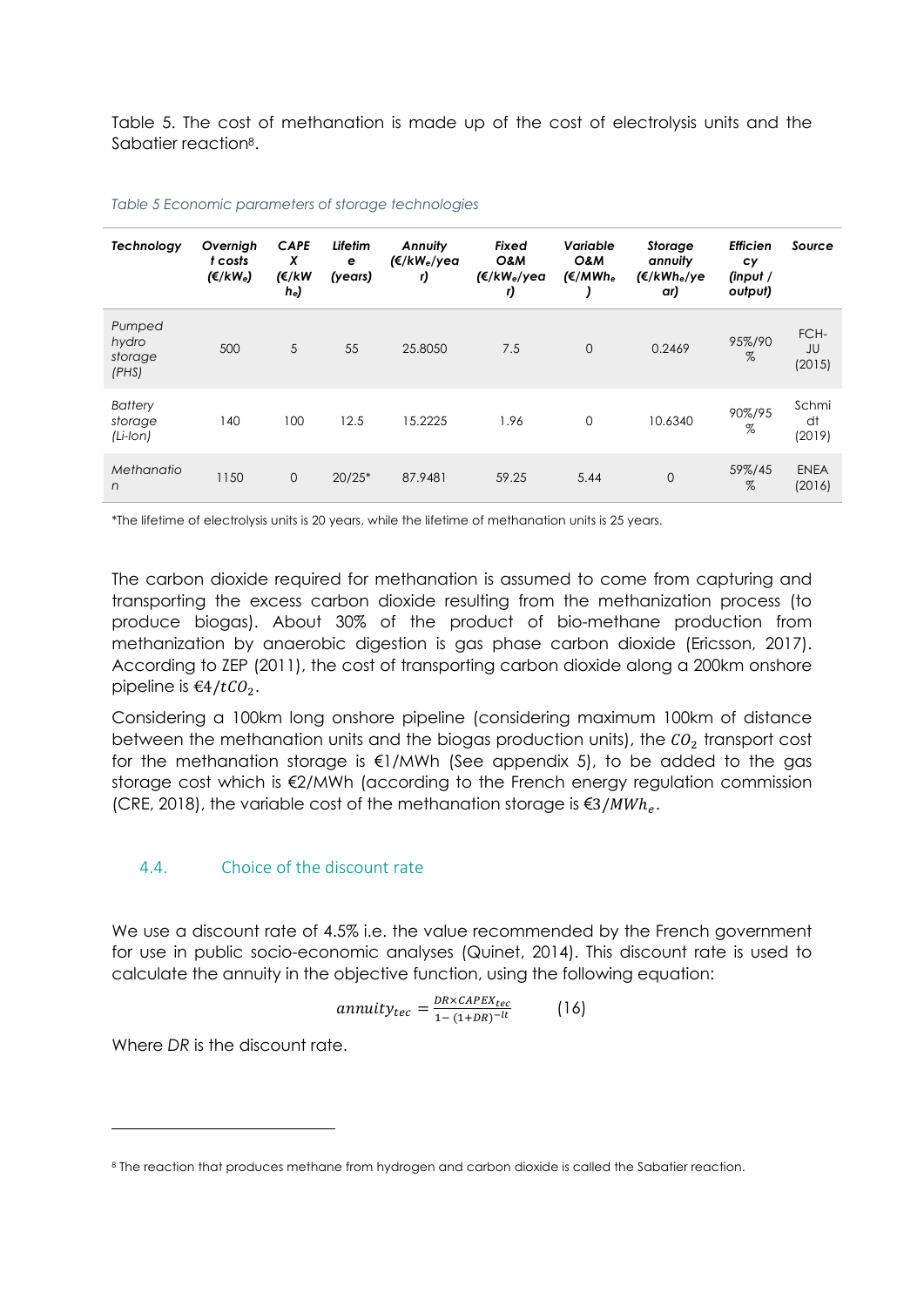#### 4.5. Country-specific resource-limiting parameters

As mentioned in sectioned 3.7 several resource related limiting constraints exist. Equations (11) and (12) introduce two main resource related parameters; maximum installable capacity and maximal annual power that can be produced from biogas. We use ADEME's electricity mix trajectories for 2020-2060 study (ADEME, 2018) for maximal installable capacity of renewable technologies, and  $15TWh_e$  for maximal annual electricity production from biogas (ADEME, 2013). Table 6 summarizes maximal installable renewable electricity capacity;

#### *Table 6 Limiting parameters suggested for France for year 2050*

| Technology                  | Lake & Run-of-<br>reservoir | river | <b>PHS</b> | <b>Offshore</b><br>wind | Onshore<br>wind | Solar PV |
|-----------------------------|-----------------------------|-------|------------|-------------------------|-----------------|----------|
| Maximal<br>capacity<br>(GW) | 13                          | 10.5  | $9.3/180*$ | 20                      | 120             | 218      |

 $*9.3$  accounts for the charging and discharging power in  $GW<sub>e</sub>$  and 180 accounts for the maximal storage volume in  $GWh_e.$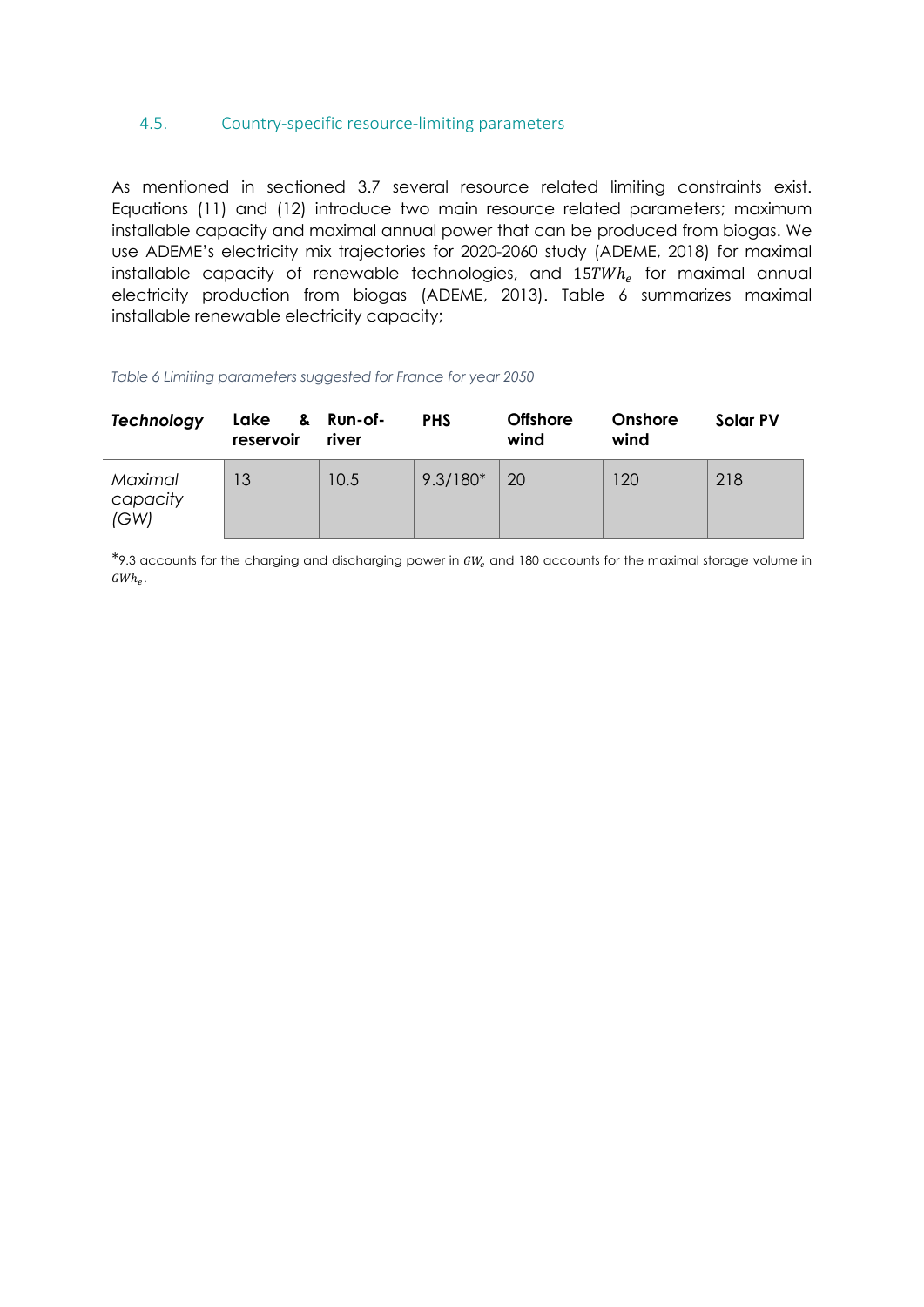# **References**

ADEME (2013). L'exercice de prospective de l'ADEME "Vision 2030-2050" - document technique.

ADEME (2015). *Vers un mix électrique 100 % renouvelable*. https://www.ademe.fr/sites/default/files/assets/documents/mix-electrique-rapport-2015.pdf.

ADEME (2018). Trajectoires d'évolution du mix électrique à horizon 2020-2060. ISBN: 979- 10-297-1173-2

Arditi, M., Durdilly, R., Lavergne, R., Trigano, É., Colombier, M., Criqui, P. (2013). Rapport du groupe de travail 2: Quelle trajectoire pour atteindre le mix énergétique en 2025 ? Quels types de scénarios possibles à horizons 2030 et 2050, dans le respect des engagements climatiques de la France ? Tech. rep., Rapport du groupe de travail du conseil national sur la Transition Energétique.

CRE (2018). *Observatoire des marchés de détail de l'électricité et du gaz naturel du 3e trimestre 2018*. https://www.cre.fr/content/download/20125/256999.

ENEA Consulting (2016). The potential of Power-to-Gas. https://www.enea-consulting.com/sdm\_downloads/the-potential-of-power-to-gas/

ENTSO-E (2013). Network Code on Load-Frequency Control and Reserves 6, 1–68.

Ericsson, K. (2017). "Biogenic carbon dioxide as feedstock for production of chemicals and fuels: A techno-economic assessment with a European perspective." Environmental and Energy System Studies, Lund University: Miljö- och energisystem, LTH, Lunds universitet.

FCH JU (2015). Commercialisation of energy storage in Europe: Final report.

JRC (2014) *Energy Technology Reference Indicator Projections for 2010–2050*. EC Joint Research Centre Institute for Energy and Transport, Petten.

JRC (2017) *Cost development of low carbon energy technologies - Scenario-based cost trajectories to 2050*, EUR 29034 EN, Publications Office of the European Union, Luxembourg, 2018, ISBN 978-92-79-77479-9, doi:10.2760/490059, JRC109894.

Moraes, L., Bussar, C., Stoecker, P., Jacqué, K., Chang, M., & Sauer, D. U. (2018). "Comparison of long-term wind and photovoltaic power capacity factor datasets with open-license." Applied Energy 225, 209-220.

Palmintier, B. (2014). Flexibility in generation planning: Identifying key operating constraints. In *2014 power systems computation conference* (pp. 1-7). IEEE, August.

Perrier, Q. (2018). "The second French nuclear bet." Energy Economics, 74, 858-877.

Pfenninger, S., Staffell, I. (2016). "Long-term patterns of European PV output using 30 years of validated hourly reanalysis and satellite data." Energy 114, pp. 1251-1265. doi: 10.1016/j.energy.2016.08.060

Quinet, E. (2014). L'évaluation socioéconomique des investissements publics (No. Halshs 01059484). HAL.

RTE (2018), Panorama de l'électricité renouvelable au 30 Juin 2018.